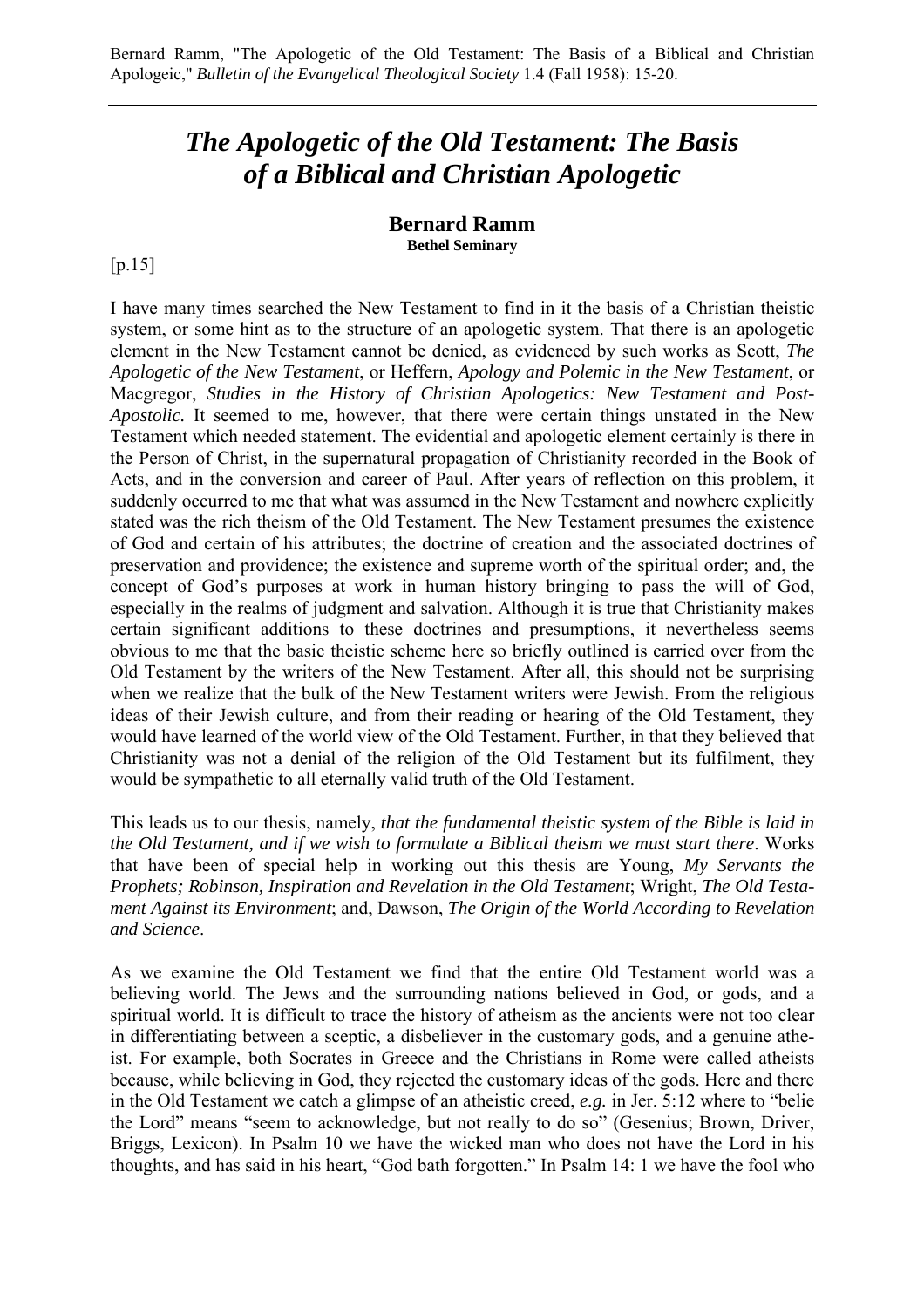has said in his heart "there is no God." Added to these references are the numerous instances in the Old Testament of *practical atheism*, that is, men who believe that

[p.16]

God is, but that he takes no account of human affairs, and their creed is echoed in the words of Malachi 2:17, "Where is the God of judgment?" Atheism, then, represents but a tiny rivulet compared to the positive religious beliefs of the great masses of people of the ancient Old Testament world.

In such a situation the problem of the Old Testament prophet was not to prove the existence of God by metaphysical or epistemological demonstration as this was not necessary. Everybody already believed in some sort of God, and what is accepted by both sides is not made part of argumentation. The problem which faced the Old Testament prophet was to show how the living God could be differentiated from the dead gods. The prophetic language was not so much in terms of true or false, existing or non-existing, being or not-being, but in terms of *living* or *dead*. For the one time we are aware of that God is called in the King James Version the true God (Jer. 10:10), he is repeatedly called the *living God*. Even in Jer. 10:10 he is also called the living God. Or, to put it in Elijah's words, "The God who answers by fire, he is God" (I Kings 18:24). As Wright states it, the monotheism of Israel "was not derived from philosophical speculation concerning the one and the many, but from a knowledge of God's power, expressed in powerful acts."<sup>1</sup> The actually existing God is a God of life, a God of power, a God of spirit. The false god is lifeless, powerless, and spiritless.

*The Old Testament proof for a theistic system is then in terms of the criteria used by its writers to differentiate the true and living God of Israel from the dead and powerless gods of the pagans*. These differentiae then compose the apologetic of the Old Testament, which we in turn must translate into our modern apologetic language. I think what I have just said is the principal burden of the following statement of Robinson:

"God in Himself must for ever be beyond the reach of human comprehension, or He would not be God: 'God is great and we know Him not' (Job. 36:26). The only way in which we can know Him is by His willing entrance into our human experience, *i.e*., by some form of activity or manifestation which we can know. This is one of the cardinal truths of revelation as asserted in the Old Testament, i.e. that the initiative is with God. He creates that which can be a revelation of His unseen glory and so a sacramental bond between man and Himself. We have kept before us three great realms in which this is brought about, *viz*. Nature, Man, and History. Revelation always means an appeal to something drawn from one of these three, something which is both natural and supernatural, natural as a product or event, supernatural in its interpretation."<sup>2</sup>

## **I. THE** *DIFFERENTIA* **OF NATURE**

Very contrary to the notions of Pascal, Kierkegaard, and the more extreme Barthians, the Old Testament has a very frank and positive view about the relationship of Nature and God. Nature is one of the outstanding *differentia* to the Old Testament writers in proving that the God of Israel is the living and true God.

 $\overline{a}$ <sup>1</sup> G. F. Wright, *The Old Testament Against its Environment*, p. 39.<br><sup>2</sup> H W. Bobinson, Inspiration and Pavelation in the Old Testament.

H.W. Robinson, *Inspiration and Revelation in the Old Testament*, p. 189.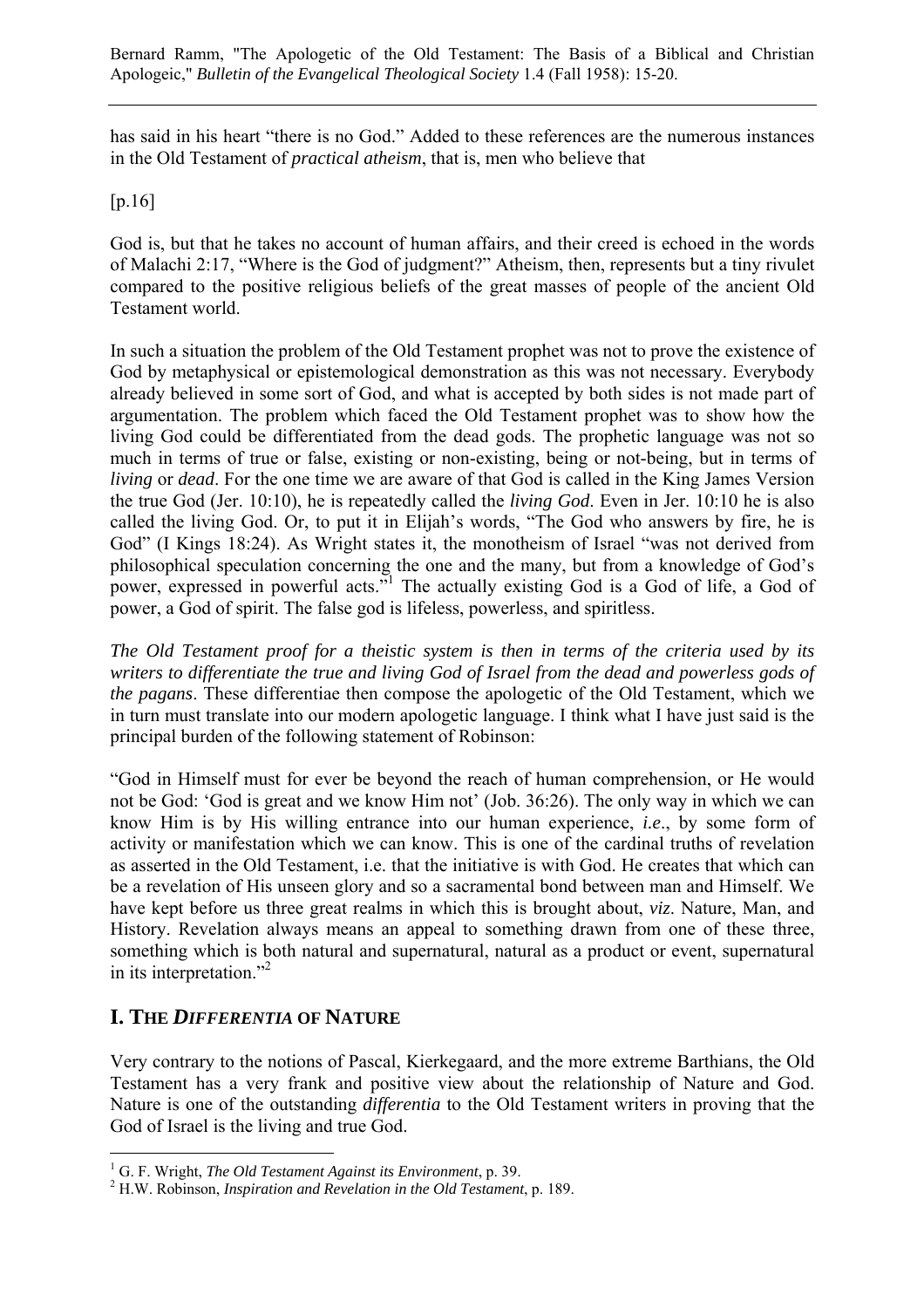(1) First, *God is the Creator of the heavens and earth*. This is a theme constantly mentioned throughout the Old Testament. Conservatively

[p.17]

speaking there are in the Old Testament more than a hundred references to creation. You can gather a first hand and preliminary idea of the emphasis on creation by scanning what Hitchcock has collected in his *Analysis of the Holy Bible*. Why this emphasis on creation? Because the God of Israel is the God of power, the God of might, and a God of spirit. Pagan gods are powerless and lifeless, and usually are idols carved by the hand of man from the products of Nature. In Psalm 96:5 we read: "For all the gods of the peoples are idols; but the Lord made the heavens" (RSV). Obviously creation is here maintained as a true *differentia* of the true God from idols. Jeremiah 10:9-16 is a very pertinent passage at this point of the argument. In v. 9 Jeremiah mentions that the pagan gods are made by craftsmen from silver, gold, and expensive cloth. In v. 10 he says that God is the true and living God. In v. 11 Jeremiah is told to say unto the idolaters: "The gods who did not make the heavens and the earth shall perish from the earth and from under the heavens" (RSV). Then in the following verses is a vivid, graphic picture of the God of Israel as the Creator and Ruler of Nature. But as for the idols "there is no breath in them" (v. 14, RSV). It cannot be doubted in this passage either that creation is made a prime *differentia* of the true and living God. I feel a distinct loss in any Christian apologetic which retreats from the strong creationism of the Old Testament.

If one has to choose between a carved piece of wood or gold for his god, or that God which made the wood and the craftsman, and the entire heavens and earth as well and if one is holding himself responsible to some sort of logic at all, he must choose- the God who is Creator.

(2) God is not only the Creator of the heavens and the earth, *but He sustains them*. Here again a great number of Scriptures could be cited proving the preservation of Creation by God. The Old Testament theism avoids the pitfalls of dualism, for God is Creator of matter; and the bog of pantheism, for God is transcendent to Nature and separate from it; and the bareness of deism, for God is very active in Nature, immanently and transcendently. The true God is the God who can keep the proud ocean in its place; who can guide the stars in their courses; who can supply food for the young lions, and the bountiful harvests for man. The living God sends seed-time and harvest, summer and winter. False gods, to the contrary, need food and gifts and bribes and drink, *i.e*., rather than sustaining, *they need sustenance*: Here again only the demented or the bigoted or the hopelessly ignorant could ever prefer a God needing food and drink, to a God who gives life and sustenance to everything.

(3) *God controls Nature*. This control of creation is manifest through the *miraculous*. Repeatedly the Psalms make mention of the miracle of the Red Sea, of the manifestations at Mt. Sinai, and attendant miracles of providence in the wilderness wanderings. The false god is powerless in Nature. The hills do not leap and skip at his presence, and the sea does not flee when he approaches. But the God who holds the powers of Nature in his hands and proves it by the miraculous is the true and living God.

This manifestation of the miraculous also pertains to the servants of God. The true prophets have power given to them to control Nature. Miraculous powers were given to such prophets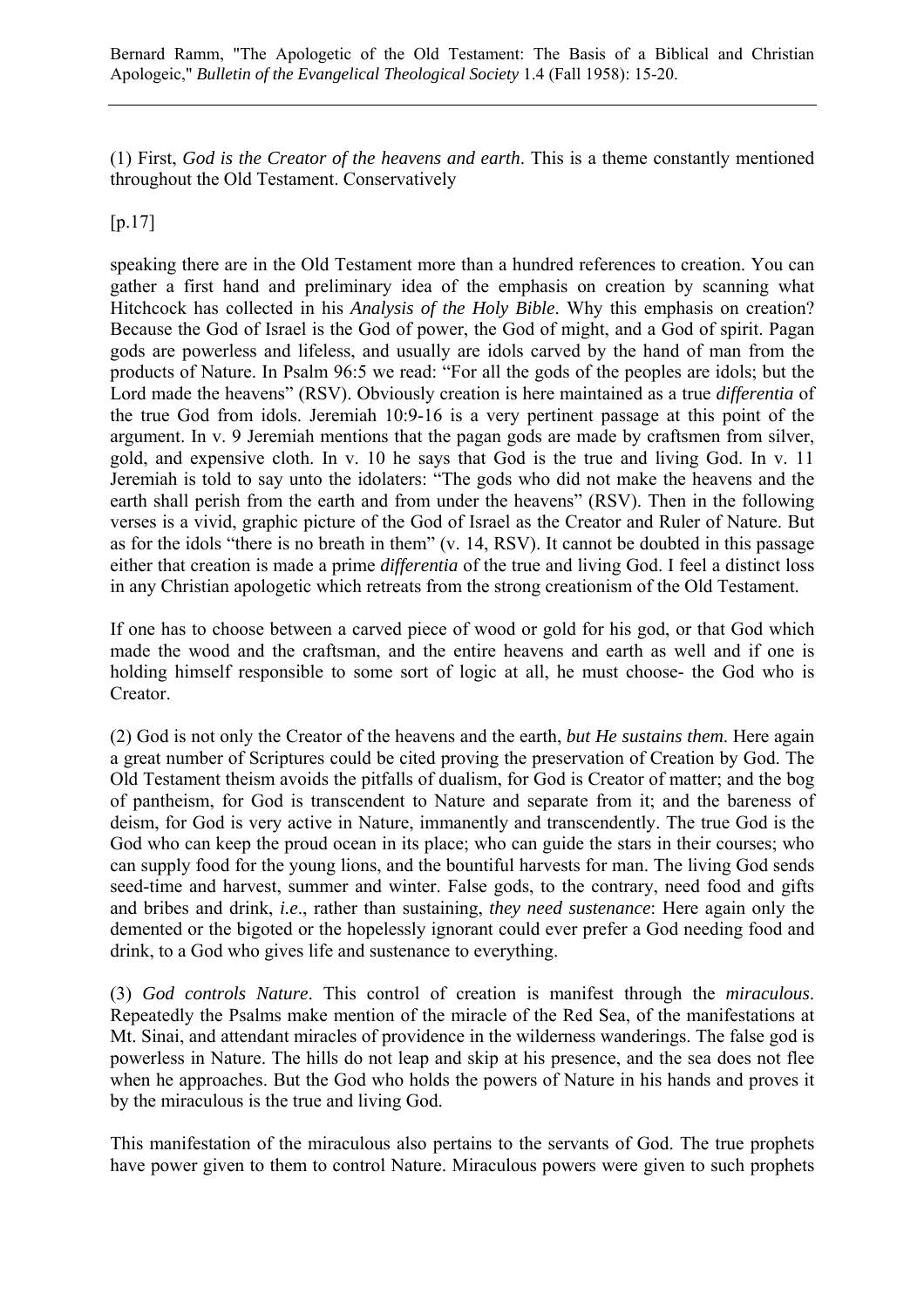as Moses, Elijah, and Elisha. The true prophet is the prophet with divine power, for divine power is an attribute of the living God, and therefore the true God.

(4) *God manifests himself through Nature*. The wisdom of the animal is indirectly attributed to God (Jer. 8:7). The aesthetic splendor of the heavens is attributed to God directly in Psalm 19:1. The regularity and uniformity of Nature―or in more Biblical language, the seasons with rain-

[p.18]

fall and sunshine, the orderliness of the heavenly bodies, *etc*., are manifestations of the providence of God. Further, we have nature-theophanies. God speaks to Moses by the burning bush; to Job out of the whirlwind; to the Israelites out of the thunder and lightning and darkness of Mt. Sinai. Nature, rather than being a mute and incoherent witness, was to the Israelites full of the manifestations of the divine Person.

By relating a given deity to Nature we can tell if that Deity is the true Deity or not. The true Deity is the Deity with Nature on His side. A false Deity has no power, no life, no spirit, no mind, no control over Nature. The Deity that can create, sustain, control, and manifest himself through Nature is the true Deity. The God of Israel is such a God, and therefore He is the true and living God because He created Nature, He preserves Nature, He controls Nature, and He manifests Himself through Nature.

### **II. THE** *DIFFERENTIA* **OF HISTORY**

History is the second great *differentia* of the Old Testament appeals. In the competition among the gods, that god is the true God who controls the affairs of men. The Israelites would never have recognized the god of deism as the God of Israel. They would speak of Him as Elijah spoke of Baal: "Cry aloud, for he is a god; either he is musing, or he has gone aside, or he is on a journey, or perhaps he is asleep and must be awakened." (I Kings 18:27, RSV). A god that cannot take hold in human affairs is no god at all. Nor would the Israelites have recognized Plato's god (the Form of forms) or Aristotle's god (the Eternal Thinker). A God of life, of spirit, of power is a God of human affairs, and therefore *history* is a *differentia* to reveal the living God.

(1) The prophets of Israel insist that God *controls history*. This is strong in all the prophets. We see it especially in Isaiah, Ezekiel, Jeremiah, and Daniel. King Nebuchadnezzar had to live like an animal till he recognized that "the Most High rules the kingdom of men, and gives it to whom he will" (Dan. 4:25, RSV). Human history goes its way independent of the pagan gods. Kingdoms rise and fall. False gods are spiritless and powerless, but the Living God has spirit and power and he can manifest himself in the affairs of men. The God of the Old Testament is a God of History, the Lord of the Destinies of Nations: That is the true God who guides the course of history like rock-formations guide the course of a river.

(2) Further, God can predict the course of history. Isaiah taunts the idol-worshippers, and asks them to have their gods predict the future (Isa. 41:22). Certainly the living God knows the future. If your god is alive, let him speak and anticipate the future of fickle human history: But the gods of the pagans and of the idolaters are mute. Eventually the wise men of Egypt must turn to Joseph, and the wise men of Babylon to Daniel, men in whom is the Spirit of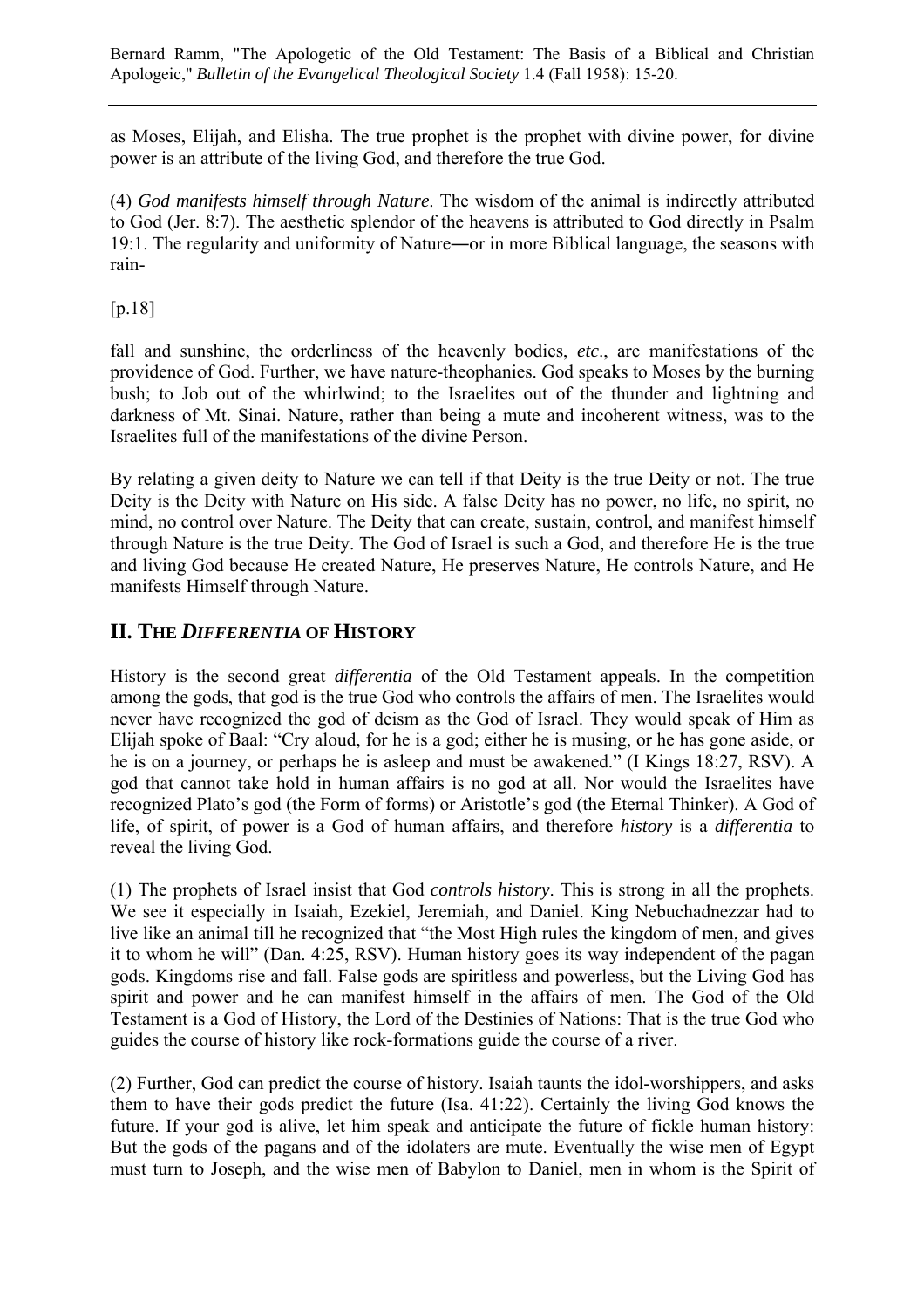God. The God of Israel alone knows the future: His prophets tell of kings before they are born; of the fall of nations before the army of their enemies has even been formed. When the harbor is filled with an impenetrable fog the pagan prophets and their gods see nothing; but the eye of the prophet of the Lord sees all as if the harbor were bathed in sunlight. The prophets can count the stars at night whereas the pagan prophets and the lying prophets can only see clouds. The God that knows the future is the true and living God and such a God is the God of Israel. Consider the evidence of Ezekiel alone. In referring to the predicted course of Israel or of the nations Ezekiel uses the expression (or equivalent) "then shall ye know that the Lord hath said it" over 57 times. In some chapters the expression occurs three and four times.

Jeremiah points out the helplessness of the idol. The idolater points to a tree and says "You are my father," or to a stone and says "You gave me

[p.19]

birth." But what happens in a time of trouble? They will cry to their gods "Arise and save us:" Then Jeremiah taunts them, and tells them that their gods will not arise and will not save them. (Jer. 2:27-28). The false god is impotent in the affairs of men.

(3) The third way in which God uses history as a *differentia* is through *providence*. This is the great theme of Moses in the early chapters of Genesis. No other nation has had the care, the help, the miracles, the providences, the goodness of God in their midst as Israel. This is also a great theme of Zechariah, for through the providence of God the city and, the temple shall be rebuilt, the commonwealth established, and Messiah and his salvation shall come.

Returning to Deuteronomy we note that Moses makes much of the fact of the *uniqueness* of Israel's history. The history of Israel is unique because God has worked through Israel as through no other nation. The providential experiences of Israel are testimonies to the electing love and grace of God, and therefore to the reality of his existence and being. The gods of other nations have not guided the destinies of these nations a s Israel's history has been guided. This is the special thesis of Wright's work, *The Old Testament Against Its Environment* and he claims the great authority of Eichrodt to be on his side.

### **III. THE** *DIFFERENTIA* **OF SELF-MANIFESTATION**

The supreme proof for the existence of God according to the Old Testament is the selfmanifestation of God. Typical philosophical proofs yield to the certainty, clarity, and attested disclosure of God. In fact, all three of the differentiae we appeal to are but varieties of this one supreme proof for the existence of God.

(1) We notice the divine manifestation through *prophetic communication*―dreams, visions, theophanies, inspirations. God, in speaking to and through the prophets, manifested *Himself* in addition to the message. These communications either indicate that the prophet is speaking God's word or that God is. All who are somewhat familiar with the contents of the Bible can easily run through the hall-ways of memory and locate the great outstanding examples of what we are here discussing.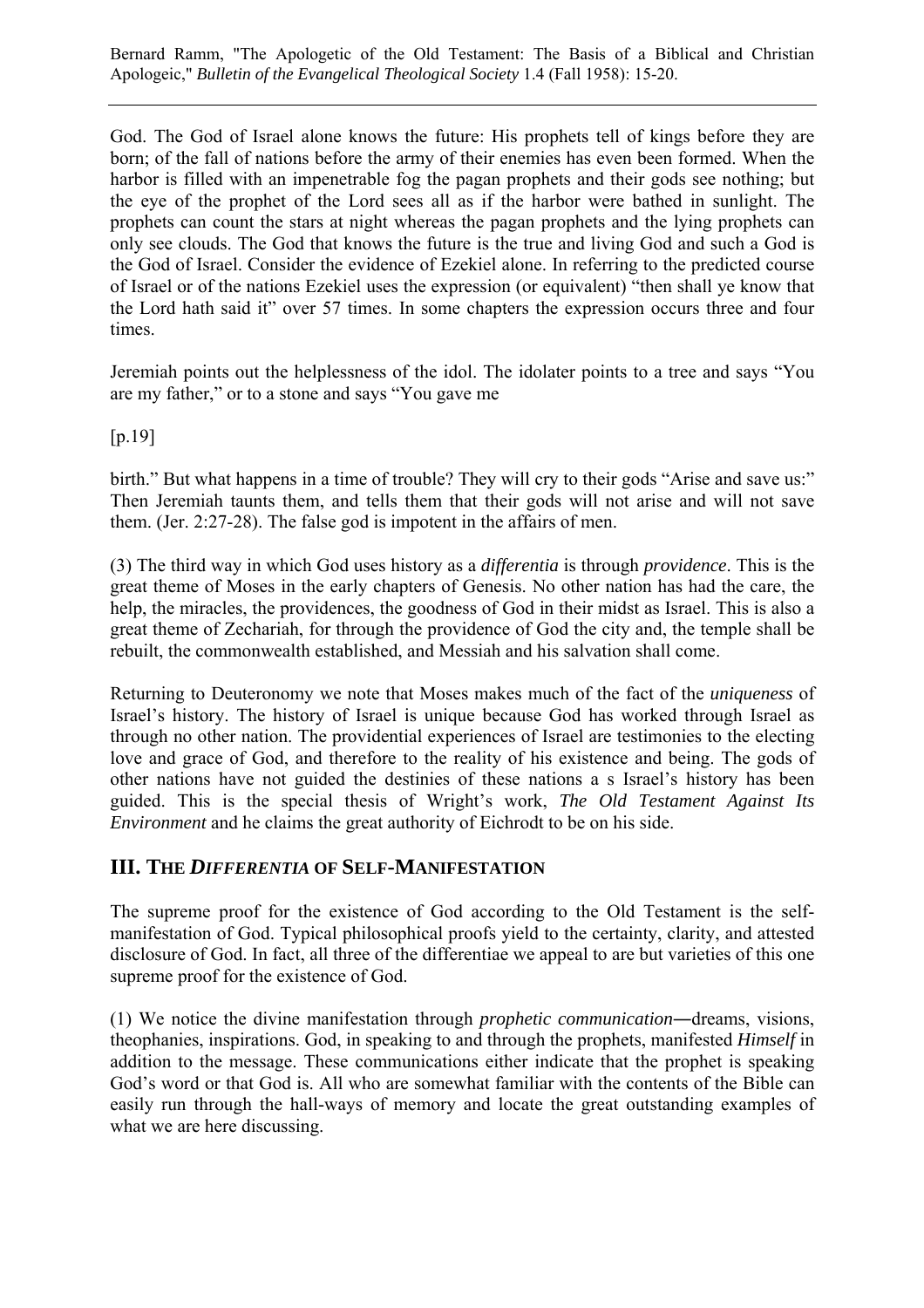(2) We now need to ask ourselves. Upon what grounds could these supra-normal experiences be taken as supernatural?

(a) Two such proofs are already before us. God's perfect and absolute control of Nature and History prove that God has manifested Himself to Israel. The God of Nature and the God of History is a God of power, of spirit, and therefore is the Living God, the existing God.

(b) A third proof is the very quality of these disclosures. The prophets admit that these experiences are thrust upon them. Moses and Jeremiah both wish to escape from their prophetic call, offering a variety of excuses, but God does not let them go. Amos affirms that his father was not a prophet so that he could not have learned the business from his father; nor did Amos go to the prophets' school and learn the job professionally. By vocation he was a shepherd and a gardener. He was a prophet because "the Lord took me from following the flock, and the Lord said to me, 'go, prophesy to my people Israel'" (Amos 7:15, RSV). On the contrary the foolish prophet has followed his own spirit and has seen nothing. He prophesies out of his own heart (Eze. 13:3, 17).

Further, these manifestations were remarkable in themselves. They were awe inspiring, fearful, unusual. They transcend anything the prophet has

[p.20]

known or experienced. The prophet is completely gripped by them and overcome by them. These manifestations have every hallmark as having come from God and not imagination.

(c) A fourth proof is the moral and doctrinal idea of God they contain. Negatively speaking, there is nothing fantastic, absurd, polytheistic, immoral or demonic in these manifestations. In Jeremiah 23, the great chapter against the false prophets, we are informed that one of the characteristics of these false prophets was their immoral sinful lives. This is an unusually important chapter with some very strong language in it. Positively, the prophetical communication is universally admitted to be the highest morally, ethically, and religiously. All agree, liberal and conservative alike, that in the prophets we have a universal, ethical, spiritual monotheism.

Here we see the intersection of truth which is such a powerful witness to the possession of truth. The moral and theological character of the self-manifestations, and, the supernatural character of these self-manifestations, are congruous. We would be extremely suspicious of supernormal experiences with immoral content and polytheistic ideas. But in the Old Testament revelation the supernatural character of the self-manifestation is underwritten by the moral and theological ideas conveyed.

#### **IV. THE DIFFERENTIA OF THE FUTILITY OF THE OPPOSITE**

There is a constant theme throughout the Old Testament, which while not of first order of logical weight, does have a value. This is the prophetic theme that any other god or any other religion than the God and religion of Israel is futile. Pagan gods are idols. They have no heart, nor mind, nor ears. They are dead, empty cisterns, broken wheels. Whoever turns from the God of Israel to these other gods is then turning from hope to futility.